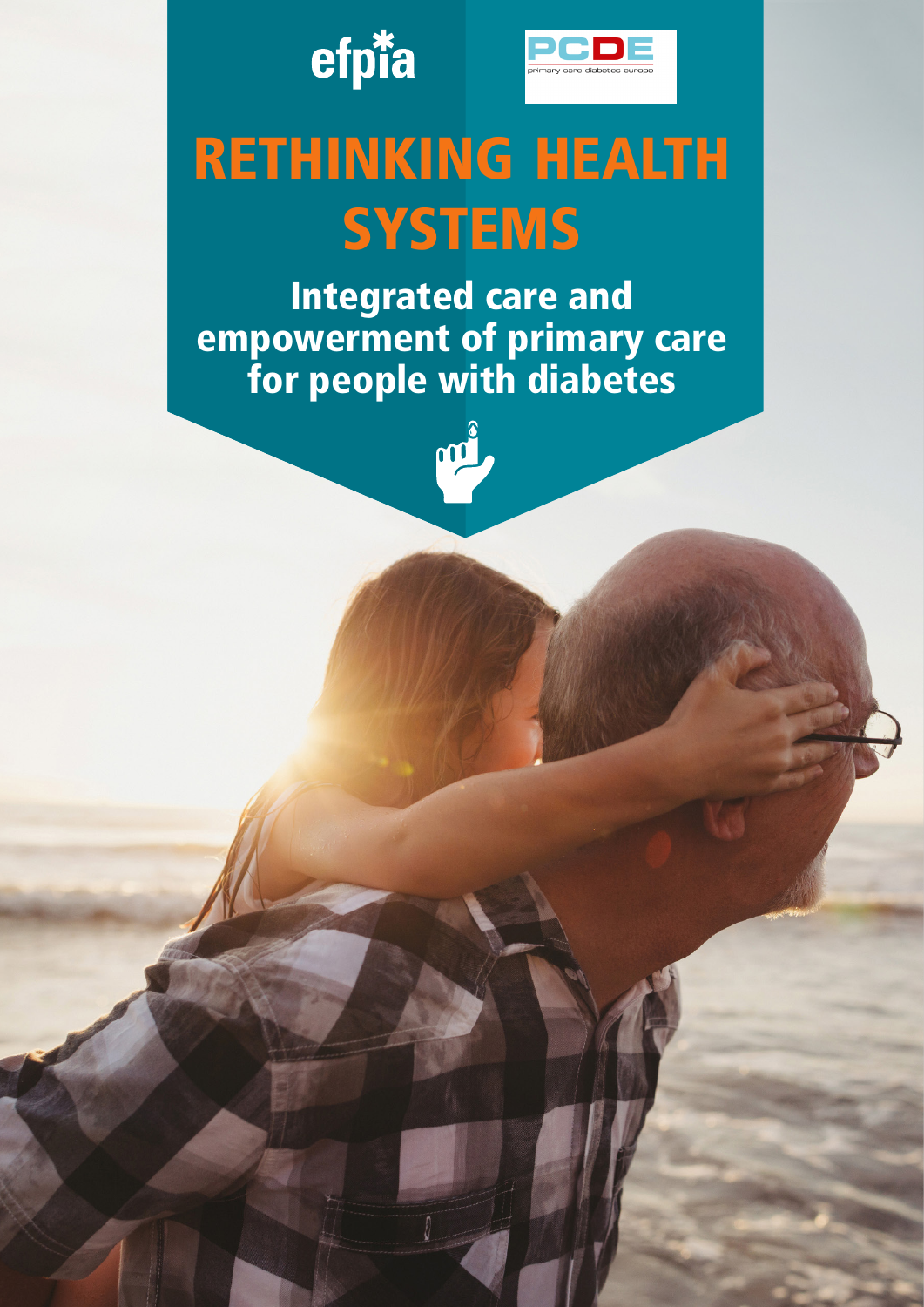Making the transition from existing models of care poses challenges for health systems, healthcare providers and patients alike. For diabetes care, the degree of difficulty in successfully managing this chronic disease varies from one patient to another. Facilitating integrated care pathways becomes an essential tool in delivering effective healthcare to diabetes patients. But how can healthcare systems consider different patient profiles and perspectives when designing care? What tools and technologies are needed to enhance the communication between providers on one side and between providers and patients on the other side? How can we align care coordination efforts among healthcare providers?

In order to explore these questions and build consensus on possible policy solutions, EFPIA, in collaboration with Primary Care Diabetes Europe (PCDE), convened a multi-stakeholder roundtable to share different stakeholder perspectives on the barriers and opportunities of integrated care empowerment of primary care for people with diabetes. These insights provided the backdrop to a roundtable discussion that engaged all participants to address three core questions:

- 1. What are the barriers and opportunities presented by an increased focus on integrated care and primary care management of diabetes?
- 2. How to align and improve care coordination efforts among providers, and enhance communication between providers and patients?
- 3. How is daily practice supported and empowered by health authorities to identify the right incentives to improve primary care?

## 1. WHAT ARE THE BARRIERS AND OPPORTUNITIES PRESENTED BY AN INCREASED FOCUS ON INTEGRATED CARE AND PRIMARY CARE MANAGEMENT OF DIABETES?

## 1.1 The role of leadership

Clinical and political leadership can contribute to improving outcomes for people with diabetes. An absence of leadership can often hinder the benefits of an integrated care approach to managing diabetes. Despite the presence of clinical guidelines, healthcare professionals along all points of the continuum of care often lack adequate clear leadership, communication channels and guidance to provide people with diabetes with comprehensive and tailored care.

Leadership amongst care providers can help direct attention to those patients that require the most support to manage their condition. Taking leadership of patients' outcomes helps care providers to coordinate their efforts in the most efficient and effective manner and motivate a competitive spirit that can drive clinical excellence. This approach is best supported by health data to assist in setting targets, monitoring progress, demonstrating value and efficiencies and ultimately capturing better outcomes for people with diabetes. An absence of health data can hinder the coordination of care between primary and secondary care.

A lack of political leadership can also mean a clear direction for how best to drive better outcomes in diabetes is absent. Once again health data offers an opportunity to inform public health policy and identify good practices and efficiencies that can support and inform health system change. Armed with this evidence, policy makers can make informed decisions to shape the provision of healthcare in their country. A lack of understanding of the importance of primary care and integrated care by policy makers risks governments changing their plans and political priorities, making it hard for the health system to respond and ultimately undermining the long-term outcomes for people with diabetes.

## 1.2 Supporting a shift in treatment and care

In order for integrated care to encompass a person centric approach to diabetes care and management there should be a shift from a model centred around medical interventions and clinical outcomes to a more a holistic approach. A new model of care should focus on the broader wellbeing of the patient and take into account the lifestyle implications of living with the disease as well as the emotional and psychological needs of people with diabetes. This approach should be supported by Patient-reported outcome measures (PROMs) and patient-reported experience measures (PREMs) in order to shape the type of integrated approach that each patient may need. Without losing sight of the importance human interaction, an integrated digital technology approach could help improve not only the communication between patients and their health care providers but also improve diabetes care. The need to educate people with diabetes and their care providers on developments and opportunities of digital technology could become a challenge if people with diabetes start to increase demand for these services.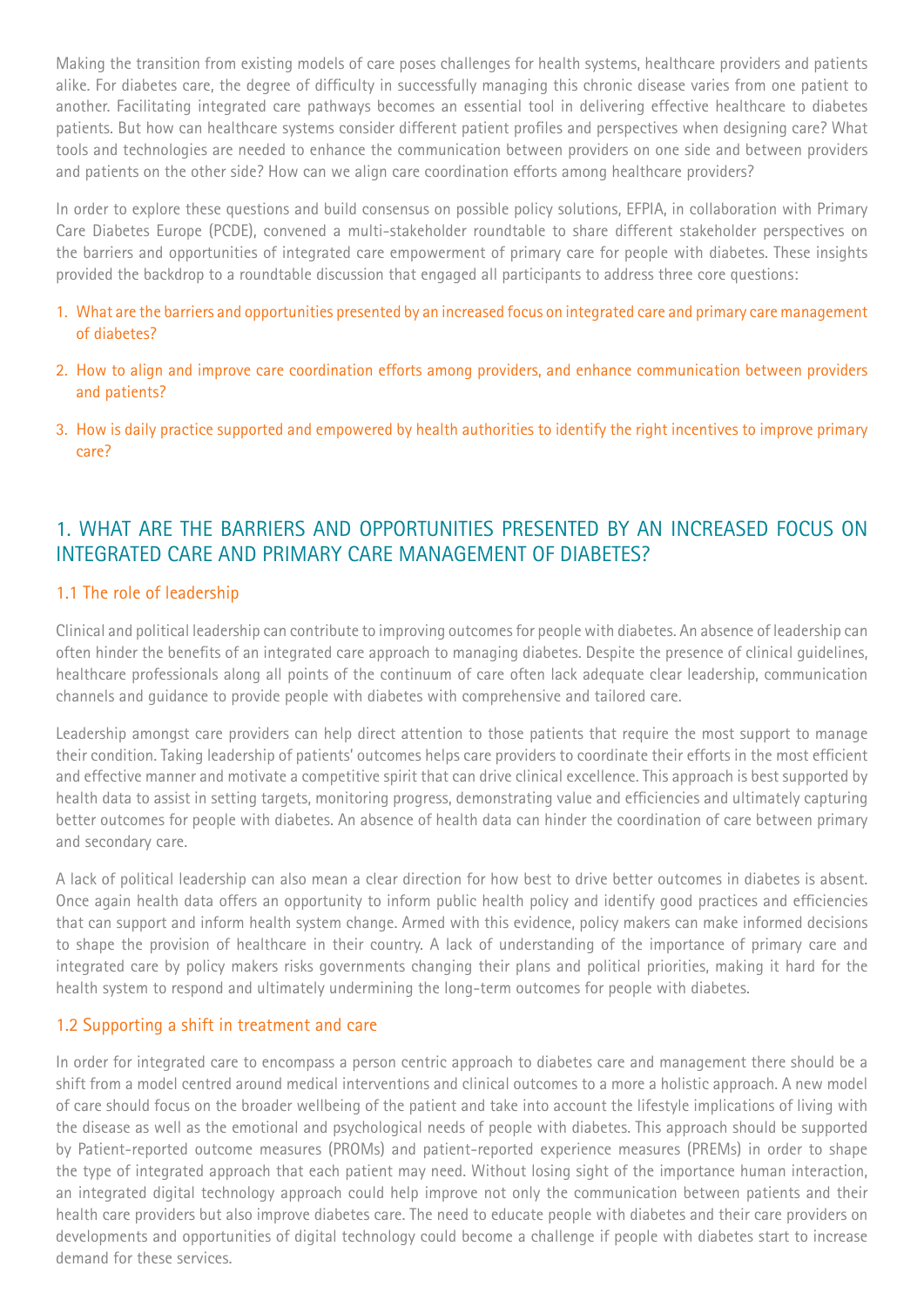## 2. HOW TO ALIGN AND IMPROVE CARE COORDINATION EFFORTS AMONG PROVIDERS, AND ENHANCE COMMUNICATION BETWEEN PROVIDERS AND PATIENTS?

## 2.1 The significance of health data

Health data-driven decisions based on clinical outcomes can help improve the quality of life of patients, reducing comorbidities associated with diabetes and improving individual adherence to medication, as well as driving systems change.

## 2.2 Education and patient empowerment

Patient education is essential and should be conceived as a lifelong learning process. Patients should be educated to better understand their condition, especially using health outcomes data (PROMS and PREMS) to support and empower them to manage their condition in an informed and sustainable way. Patient education should not just take place at diagnosis, but should be a continuous journey that is supported both in primary and secondary care. Better understanding of their condition would also empower patients to take a more active role in taking decisions on the management of their condition alongside healthcare professionals. Empowering patients to be involved in decision making can assist care providers to target resources and care more effectively and efficiently, driving better outcomes.

## 2.3 Flexibility

The delivery of diabetes care is often organised around rigid protocols that fail to assist the ones who need it the most. Diabetes care should be organised in a more flexible way that enables clinicians to differentiate the standard of care and tailor it to the needs of individual patients, thus allowing health systems to concentrate time and resources on the most problematic cases. Evidence indicates that targeting an integrated care approach to those patients that would most benefit improves outcomes.

## 2.4 Increase the focus on integrated care

Diabetes has multiple causes and effects, and the roles played by the different specialists involved in diabetes care can often lead to a fragmentation that impacts on the overall quality of care received by a given patient. A model of integrated care would instead bring together the different components of health services responsible for the clinical care of people with diabetes, facilitating communications between specialists and favouring a holistic approach to treatment.

## 2.5 Ensure the right balance of health care resources

Diabetes care requires the support of qualified staff not only among clinicians but also among other professionals, such as nurses. It is essential that tailored training is provided to ensure that diabetes nurses are able to support patients in an integrated care system. Demographic changes, an increase in chronic disease prevalence, co-morbidities and financial pressure on health systems means health systems often lack the resource to support an integrated approach to diabetes management. Addressing this challenge will be an essential element of ensuring a person centric approach to integrated care is achievable.

Capacity to absorb changes in the health system needs to be built-in to allow for beneficial disruptive changes to occur. This should include allowing resources for healthcare professionals to learn, adapt and share good practices. This will require capacity in the system to allow for evidence-based changes to be trialled, evaluated and implemented. A bottom-up approach to defining and implementing care services can be beneficial, allowing care providers to tailor disease management and integrated care services to for the needs of their patents. Having indicators that allowing for evaluation are essential and should reflect local conditions.

## 2.6 Shared ownership

Better cross communication is essential to establish a model of shared leadership where all the actors involved in diabetes care can share their viewpoints and align on common objectives, in order to offer patients a coordinated and comprehensive model of care.

## 2.7 A role for Europe

The European Union can play a role in supporting Member States to shape the provision of their diabetes care. This could include the establishment of a Strategy for Non-Communicable Diseases, using diabetes as a specific case to demonstrate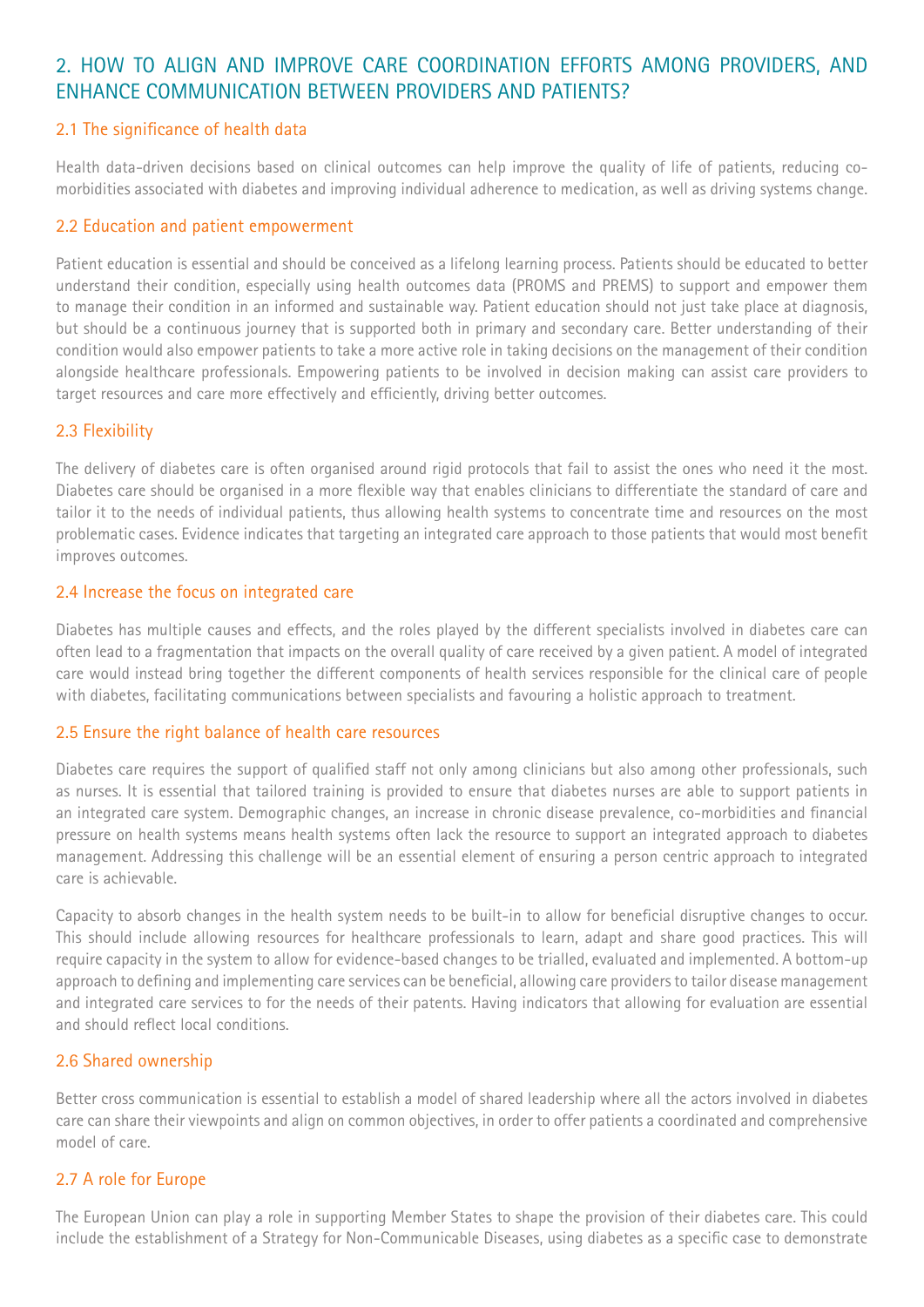the effectiveness of approaches such as integrated care. The European Union could also assist in building consensus on a minimum basic checklist of indicators of how diabetes care should be implemented. This could be complimented by the development of a hub for data on diabetes, possibly in the form of a European-wide registry.

The European Semester process the European Union should evaluate whether Member States have the resource and appropriate structures in place to ensure adequate provision of services to manage the growing burden of chronic diseases. The recommendations in the Semester process can help ensure that governments are held accountable for the measures proposed if, for example, financial aid (such as through structural funds) is conditional on countries' compliance with the recommendations received. This approach could help in targeting support to the countries' most at need with the aim of reducing health inequalities between countries in Europe.

## 3. HOW IS DAILY PRACTICE SUPPORTED AND EMPOWERED BY HEALTH AUTHORITIES TO IDENTIFY THE RIGHT INCENTIVES TO IMPROVE PRIMARY CARE?

## 3.1 Bottom-up approach

The traditional top-down approach to design and managing health systems should be rebalance towards a more dynamic bottom-up approach, able to adapt to disruptive changes in the system of care. Good practices put in place in a given hospital or local community can provide evidence of improved outcomes that can lead to uptake and support across the whole system. These should be evidence based and demonstrate short-term efficiency gains that can convince policy makers, payers and care providers of their benefit.

However, there can also be value in a top-down approach, where standards and indicators can help to identify where inequalities exist and where support can be targeted. A top-down approach can also assist in setting an ambition for some countries to shoot for.

#### 3.2 Having the right incentives

Choosing the right incentives to drive the changes needed is key. Guidelines updates are not always implemented as thoroughly and swiftly as expected, but financial incentives can drive change more effectively. However, incentives that drive care providers towards approaches that do not allow them to target their resources towards high-risk patients ultimately risk jeopardising the provision of care to those who could benefit most from an integrated approach to diabetes management.

## 4. SHARING INSIGHTS AND EXPERIENCES

#### 4.1 The Steno Centre, Copenhagen, Demark

The Steno Diabetes Centre has demonstrated significant improvements in patient outcomes from the effective use of an integrated, multi-disciplinary approach to diabetes care. Incidence of all lower-extremity amputations decreased by 87.5% among men and 47.4% among women with type 1 diabetes and by 83.3% among men and 79.1% among women with type 2 diabetes between 2000 and 2011. These results were achieved by careful and targeted monitoring and follow-up on patient data by a multi-disciplinary team of health care professionals. Daily coordination meetings involving a crossspectrum of care providers allow for close monitoring of patient outcomes, but also ensured effective communication and an integrated approach to care provision.

## 4.2 Centre for Diabetes, Copenhagen, Denmark

The centre is a central element in the Copenhagen municipality's diabetes action plan. The centre is the first of its kind in Denmark and aims to bring together various components of diabetes management into one place to make it easier for people with type 2 diabetes to navigate the healthcare system. The centre is an attempt to replace prevention centres, gather municipal services in one place and raise the level of diabetes efforts in Copenhagen. An essential element is the focus on a continuous collaboration between patients, hospitals, GPs and civil society. This is based on strong communications, leadership and data driven decision making to target care effectively. To achieve this a collaboration amongst different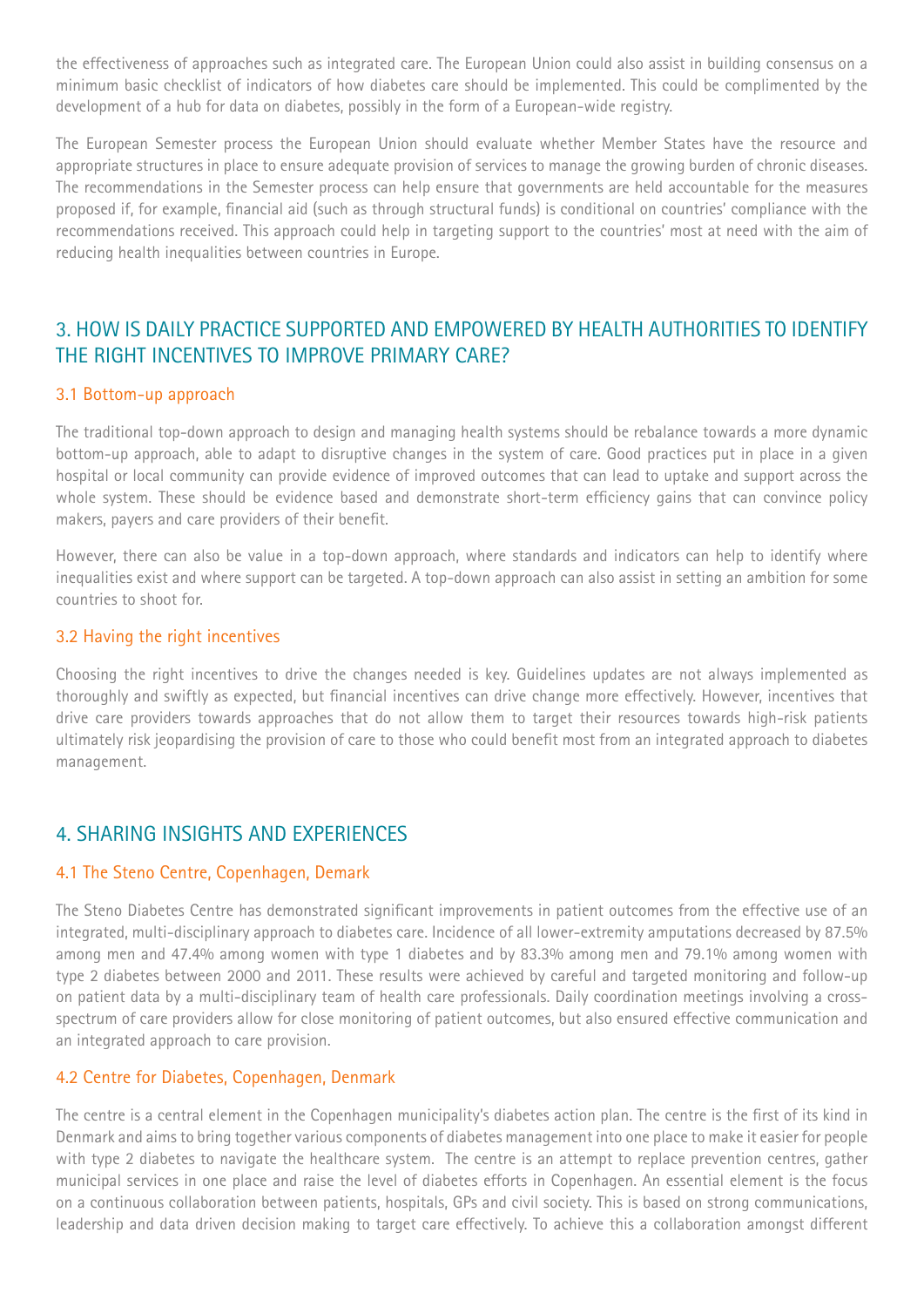actors – the so-called healthcare triangle – namely clinicians (GPs), municipalities and hospitals, is essential to improve cross-sector communication and understanding of the needs and hurdles faced by the different stakeholders involved in the continuum of care.

## 4.3 Diabetes Project Aalst, Belgium

The Diabetes Project Aalst focuses on providing chronic disease management in a primary care setting. It focuses on establishing an integrated care team, including diabetes educators, that support patients with education to enhance selfmanagement of their condition. This could include blood-glucose self-monitoring and insulin initiation. Coaching is also provided by secondary care specialists. Care is organised around a Regional Diabetes Coordination Cell which coordinates interdisciplinary working. The success of this approach meant 69% of general practitioners within the Aalst region signedup to participate. The project has led to a significant improvement in patient outcomes within a short period. The rapid success of the project led to adoption and promotion of this approach by the national authorities across Belgium.

## 4.4 Association for people living with diabetes (APDP), Lisbon, Portugal

APDP Diabetes Portugal was founded in 1926 originally to supply insulin to poor people with diabetes from all over Portugal. It has evolved into a nationwide institution which provides healthcare and a wide range of other services to people with diabetes. Due to its multidisciplinary facilities, it is also recognised, since 2011, at European level, as a Centre of Reference for Paediatric Diabetes. APDP believes that education is a vital part of the provided care. With its staff of highly trained specialists, APDP is well prepared to handle this aspect of care, thus providing therapeutic education to people with diabetes. APDP also provides training courses for healthcare professionals, for people with diabetes, their families and caregivers in order to promote a better disease management and quality of life of people with diabetes. APDP develops a number of projects focused on the community, providing screenings and educational programs to encourage behavioural lifestyles' changes in those at risk of developing type 2 diabetes.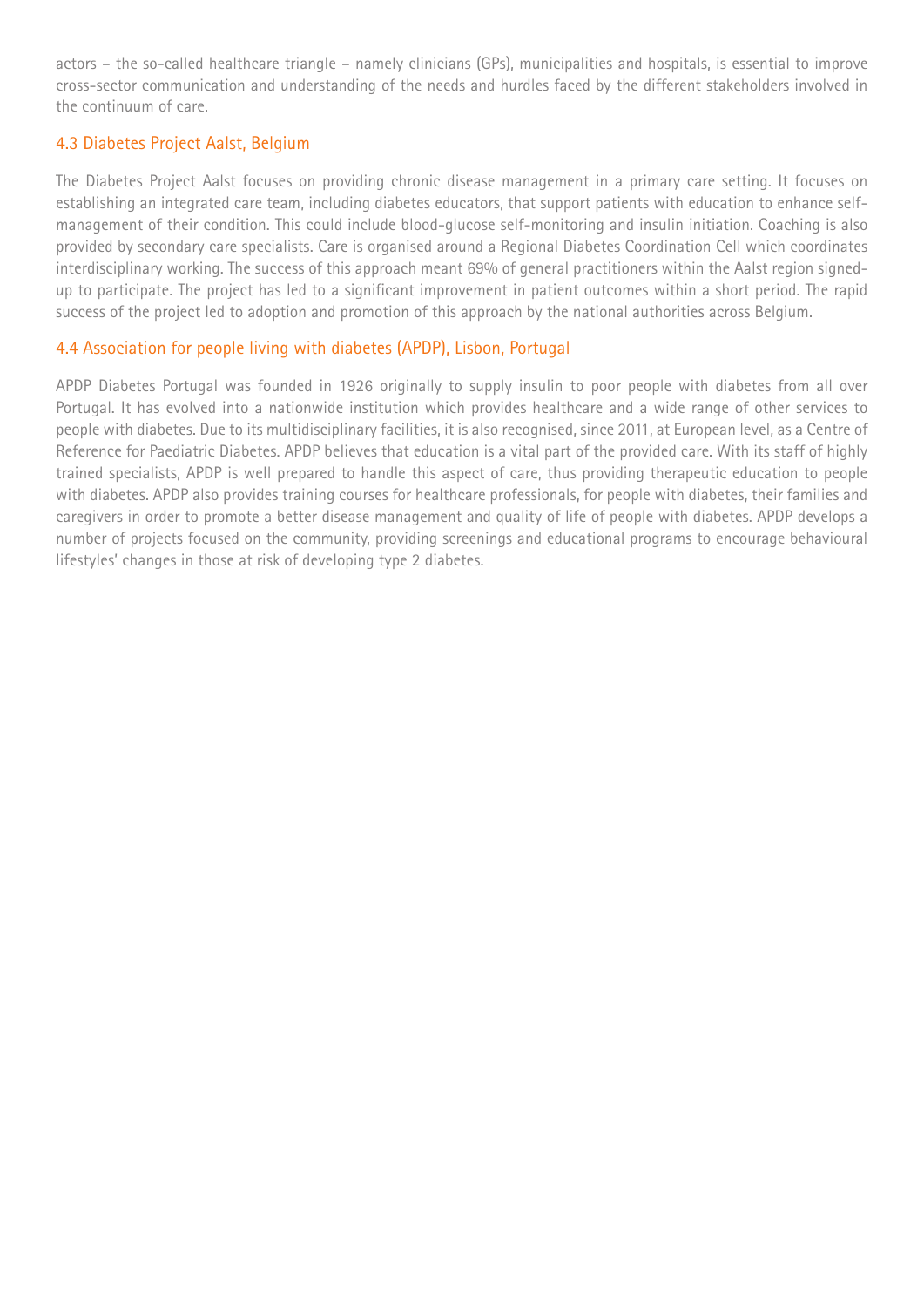# Annex 1: Programme

| 11.00-11.10     | Welcome and introduction                                                                                                       | Dr. Nick Fahy, Senior Researcher, University of Oxford                                                       |  |
|-----------------|--------------------------------------------------------------------------------------------------------------------------------|--------------------------------------------------------------------------------------------------------------|--|
|                 |                                                                                                                                | Milena Richter, Co-chair, EFPIA Diabetes Platform                                                            |  |
|                 |                                                                                                                                | Dr. Xavier Cos, Chairman, Primary Care Diabetes Europe                                                       |  |
| $11.10 - 11.20$ | meaning of integrated care in<br>diabetes management                                                                           | Understanding and defining the Prof. John Nolan, Executive Director, European Diabetes Forum                 |  |
| 11.20-11.35     | health<br>Rethinking<br>integrated care and empowerment<br>of primary care                                                     | systems: Dr. Xavier Cos, Chairman, Primary Care Diabetes Europe                                              |  |
| 11.35-12.05     | Experience of integrated<br>and<br>primary care: sharing insights and<br>experiences                                           | Prof. Guy Rutten, UMC Utrecht, the Netherlands                                                               |  |
|                 |                                                                                                                                | Prof. Dr. Frank Nobels, Endocrinologist, Olvz, Aals; Guest<br>Professor, Catholic University Leuven, Belgium |  |
|                 | Sharing experiences from across<br>the EU in order to stimulate<br>discussion and debate during the<br>roundtable and workshop | Sari Koski, Development Manager, Finnish Diabetes Association,<br>Helsinki, Finland                          |  |
| 12.05-13.00     | Roundtable discussion                                                                                                          |                                                                                                              |  |
| $13.00 - 13.30$ | Lunch break                                                                                                                    |                                                                                                              |  |
| $13.30 - 14.30$ | Workshop session -<br>Circles                                                                                                  | Diabetes All participants led by a moderator for each session                                                |  |
| $14.30 - 14.50$ | outcomes from workshops                                                                                                        | Plenary - provide feedback and Moderators from each of the workshops                                         |  |
| 14.50-15.00     | Concluding remarks                                                                                                             | Dr. Xavier Cos on behalf of PCDE                                                                             |  |
|                 |                                                                                                                                | Milena Richter, Co-chair, EFPIA Diabetes Platform                                                            |  |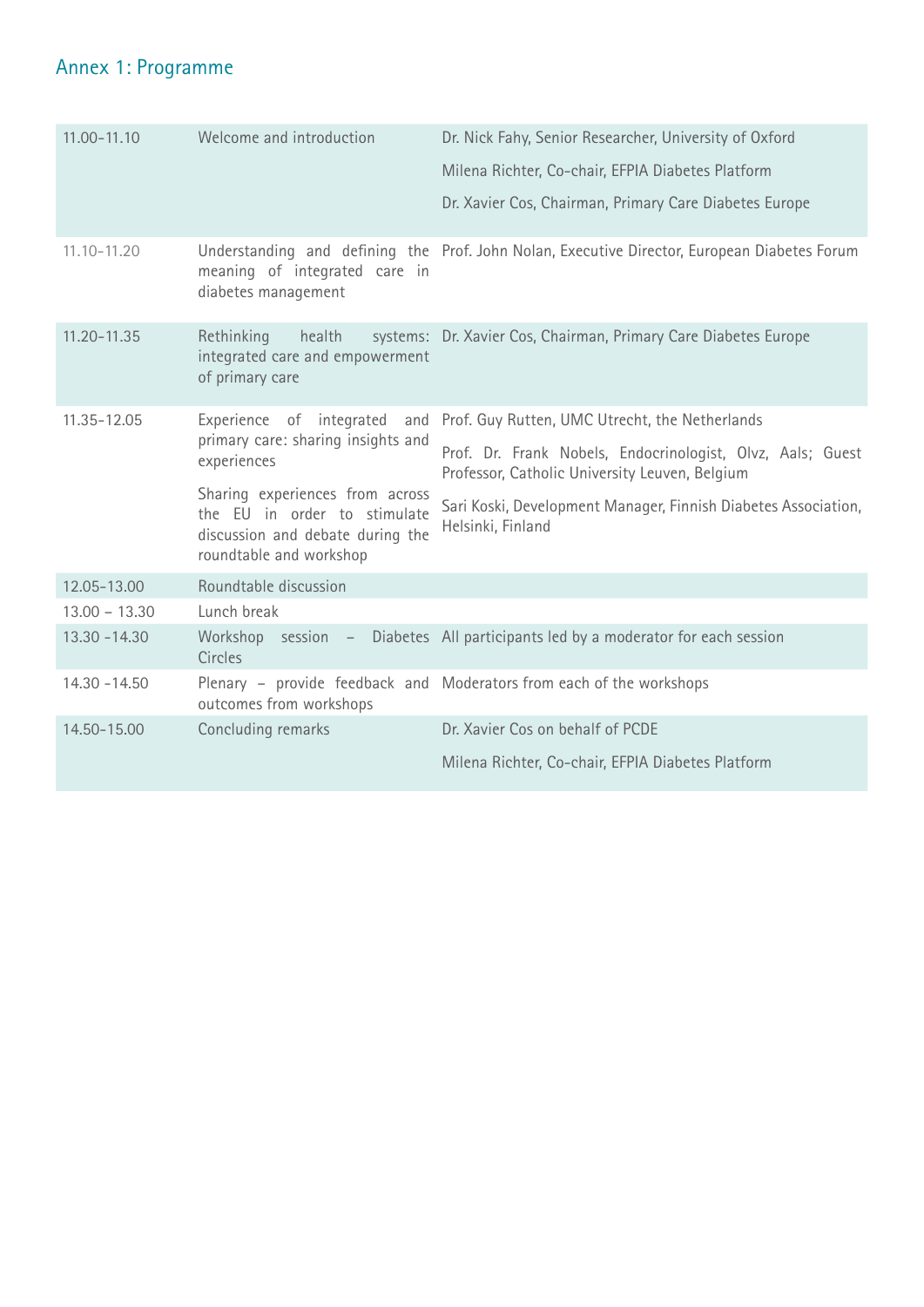# Annex 2: Participant list

| <b>Name</b>             | <b>Job Title</b>                                                                       | Organisation                                                                               |
|-------------------------|----------------------------------------------------------------------------------------|--------------------------------------------------------------------------------------------|
| Arantxa Mugica          | European<br>Communications<br>and<br>Digital Public Affairs Manager                    | Lilly                                                                                      |
| Dr. Charlotte Glümer    | Center Manager                                                                         | <b>Center for Diabetes</b>                                                                 |
| Cristina Maria Petrut   | <b>Board Member</b>                                                                    | <b>IDF</b> Europe                                                                          |
| Dr. Desimira Mironova   | Specialist Endocrinologist                                                             | European Academy of Dermatology and<br>Venerology /<br>Bulgarian Dermatological<br>Society |
| Elvera Laanen           | Government Affairs Manager<br>External Affairs, Region Europe                          | Novo Nordisk                                                                               |
| Enrica Obizzi           | Consultant                                                                             | <b>FIPRA</b>                                                                               |
| Dr. João-Filipe Raposo  | Scientific Director                                                                    | Association for Protection of People with<br>Diabetes in Portugal                          |
| Farida Lamkanfi         | Medical Advisor                                                                        | Lilly                                                                                      |
| Prof. John Nolan        | <b>Executive Director</b>                                                              | European Diabetes Forum                                                                    |
| Nadia van Der Plaetsen  | Market Access Director                                                                 | Novo Nordisk                                                                               |
| Neil Causey             | <b>Account Director</b>                                                                | <b>FIPRA</b>                                                                               |
| Dr. Nick Fahy           | Senior Researcher                                                                      | University of Oxford                                                                       |
| Prof. Dr. Paul De Raeve | Secretary General                                                                      | European Federation of Nurses                                                              |
| Prof. Dr. Frank Nobels  | Endocrinologist<br><b>Guest Professor</b>                                              | OLV Ziekenhuis Aalst<br>Catholic University Leuven                                         |
| Prof. Guy Rutten        | Professor of Diabetology                                                               | Julius Center for Health Sciences and<br>Primary Care                                      |
| Marian Meeusen          | Medical Director Human Pharma                                                          | Boehringer Ingelheim                                                                       |
| Milena Richter          | Co-chair                                                                               | <b>EFPIA Diabetes Platform</b>                                                             |
| Roberta Savli           | Senior Manager Healthcare Systems                                                      | <b>EFPIA</b>                                                                               |
| Sari Koski              | Development Manager                                                                    | Finnish Diabetes Association                                                               |
| Sorina Chivu            | Senior Account Executive                                                               | <b>FIPRA</b>                                                                               |
| Sophie Joubert          | Associate Director, Market Access                                                      | <b>MSD</b>                                                                                 |
| Dr. Xavier Cos          | Chairman                                                                               | Primary Care Diabetes Europe                                                               |
| Kris Doggen             | Head of Unit, Initiative for quality<br>promotion and epidemiology in<br>diabetes care | Scienscano                                                                                 |